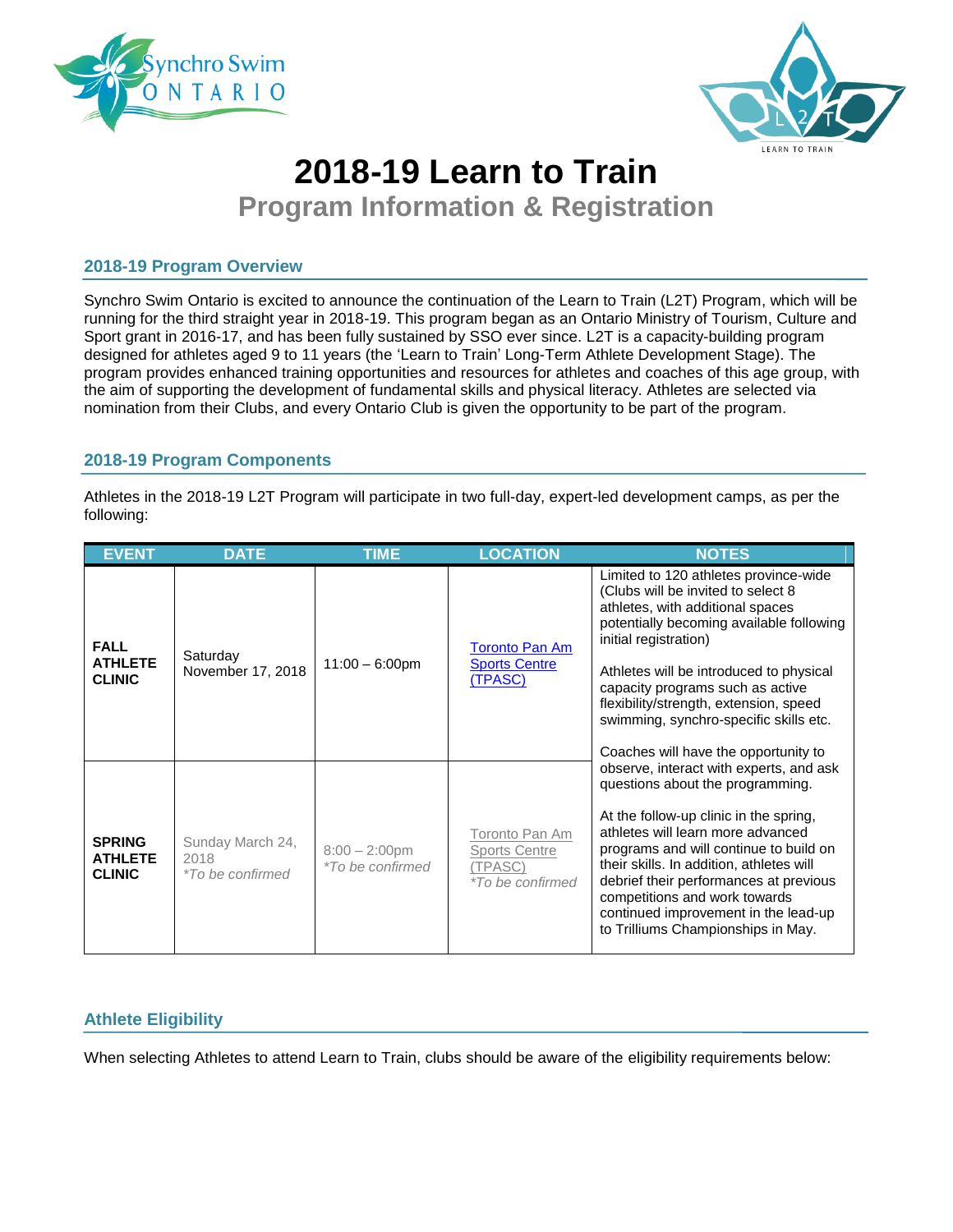| Must be registered as a Competitive athlete with the club (Novice athletes are not<br>eligible for L2T)                                                                       |
|-------------------------------------------------------------------------------------------------------------------------------------------------------------------------------|
| Aged 9, 10 or 11 (Born in 2008, 2009 or 2010 – Learn to Train ages; will be competing<br><b>ATHLETE ELIGIBILITY</b> in 10U or 11-12 Competitive Stream during 2018-19 season) |
| Able/willing to attend and participate in L2T Programming: Fall Clinic (November 17,<br>2018) & Spring Clinic (March 24, 2019 TBC)                                            |

#### **How should Clubs select Athletes?**

- o Athlete selection is based 100% on club nomination
- $\circ$  Selection does not necessarily have to be talent-based; clubs should aim to select athletes who will best absorb information/programs, and who will be leaders at the club level and assist with program implementation
- $\circ$  Important qualities include: good attitude, responsible, engaged, enthusiastic
- o Clubs may also opt to select athletes via random draw
- $\circ$  Any distribution of ages is acceptable, as long as all athletes are 9, 10 or 11 (e.g. you may select six 11 year-olds, two from each age, three 9 year-olds and three 10 year-olds etc.)
- $\circ$  Clubs are encouraged to select athletes who have not yet had the opportunity to participate in L2T (however this is not mandatory – athletes will still benefit from exposure to 2018-19 programming even if they have attended previous years)

**Note:** Every Ontario Club will initially be offered 8 athlete placements; following the registration deadline, should more spaces become available, SSO will contact Clubs directly with available placements.

### **Coach Eligibility**

Each Club registering for L2T will be required to designate one '**L2T Coach Leader**.'

| <b>L2T COACH LEADER</b><br><b>RESPONSIBILITIES</b> | Be the main point of contact between SSO and your Club (e.g. schedules/packing lists<br>will be sent to this Coach's email address). Note that Club President & Head Coach<br>will also be copied on L2T communications<br>Be minimally Competition Introduction Certified (NCCP number will need to be<br>provided) |
|----------------------------------------------------|----------------------------------------------------------------------------------------------------------------------------------------------------------------------------------------------------------------------------------------------------------------------------------------------------------------------|
|                                                    | Check-in on behalf of your Club at the start of clinics, distribute materials etc.                                                                                                                                                                                                                                   |
|                                                    | Supervise athletes from your Club throughout the day                                                                                                                                                                                                                                                                 |

**Substitutions:** SSO requests that the same designated L2T Coach Leader attend both athlete clinics; however if a substitution is required, the Club must notify SSO via email and provide new contact/NCCP details for the new L2T Coach Leader.

|                                     | Each registered Club with athletes attending the clinics is required to designate one<br>L2T Coach Leader; however, Clubs may also send as many additional coaches to<br>observe as they choose.                                           |
|-------------------------------------|--------------------------------------------------------------------------------------------------------------------------------------------------------------------------------------------------------------------------------------------|
| <b>ADDITIONAL</b><br><b>COACHES</b> | ALL coaches in attendance must be minimally Competition Introduction Trained<br>(NCCP numbers will need to be provided).                                                                                                                   |
|                                     | While the name of your designated L2T Coach Leader must be provided at the time of<br>registration, the names of any additional coaches do NOT need to be provided ahead<br>of time (coaches will sign-in when they arrive at the clinic). |

**Note that all coaches are eligible to receive PD points for attendance at L2T events.**